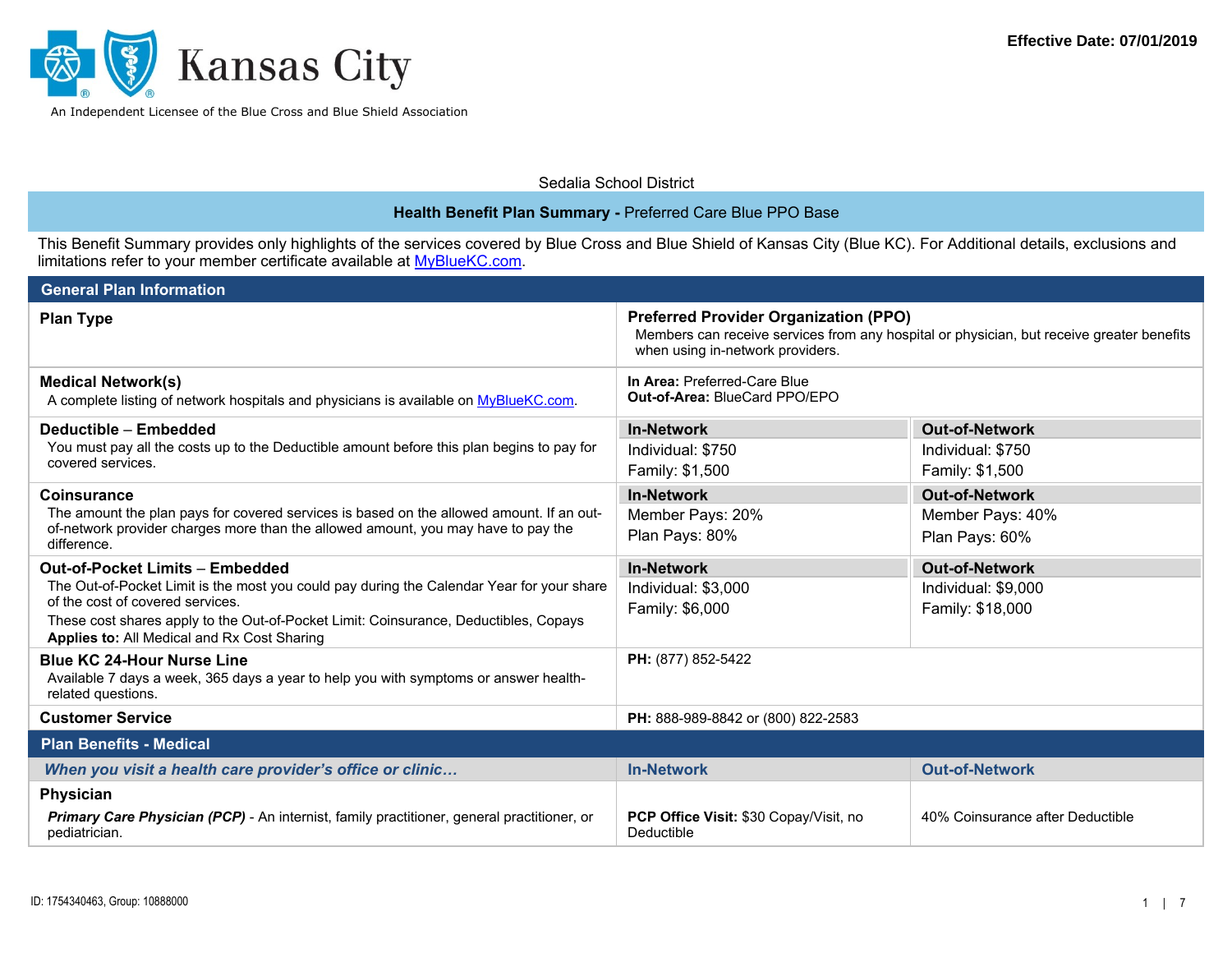| Specialist - Doctors of Medicine (MD), Doctors of Osteopathy (DO), except Primary Care<br>Physicians, and other medical practitioners such as optometrists, psychologists and<br>chiropractors.                                                                                                                                                                                                                                                                                                                                                                                 | Specialist Office Visit: \$60 Copay/Visit, no<br>Deductible | 40% Coinsurance after Deductible                                       |
|---------------------------------------------------------------------------------------------------------------------------------------------------------------------------------------------------------------------------------------------------------------------------------------------------------------------------------------------------------------------------------------------------------------------------------------------------------------------------------------------------------------------------------------------------------------------------------|-------------------------------------------------------------|------------------------------------------------------------------------|
| Other Services & Procedures performed in a provider's office and not included with<br>an office visit                                                                                                                                                                                                                                                                                                                                                                                                                                                                           | <b>Other Services: 20% Coinsurance after</b><br>Deductible  | 40% Coinsurance after Deductible                                       |
| <b>Urgent Care Center</b>                                                                                                                                                                                                                                                                                                                                                                                                                                                                                                                                                       | Office Visit: \$60 Copay/Visit, no Deductible               | 40% Coinsurance after Deductible                                       |
| <b>Preventive Screenings &amp; Immunizations (Children &amp; Adults)</b><br>Blue KC health plans include routine preventive benefits that are consistent with the<br>guidelines developed by the United States Preventive Services Task Force (USPSTF),<br>Health Resources and Services Administration (HRSA), and the Advisory Committee on<br>Immunization Practices of the Centers for Disease Control and Prevention. Services must<br>be billed with a primary diagnosis of preventive to be covered at 100%. Refer to your<br>member certificate for additional details. | No member cost share                                        | 40% Coinsurance after Deductible                                       |
| Labs Performed in a Provider's Office/Independent Lab/Urgent Care Facility                                                                                                                                                                                                                                                                                                                                                                                                                                                                                                      | No member cost share                                        | 40% Coinsurance after Deductible                                       |
| <b>Allergy</b>                                                                                                                                                                                                                                                                                                                                                                                                                                                                                                                                                                  |                                                             |                                                                        |
| <b>Allergy Testing</b>                                                                                                                                                                                                                                                                                                                                                                                                                                                                                                                                                          | 20% Coinsurance after Deductible                            | 40% Coinsurance after Deductible                                       |
| <b>Allergy Treatment (Injection)</b>                                                                                                                                                                                                                                                                                                                                                                                                                                                                                                                                            | 20% Coinsurance after Deductible                            | 40% Coinsurance after Deductible                                       |
| <b>Allergy Treatment (Serum)</b>                                                                                                                                                                                                                                                                                                                                                                                                                                                                                                                                                | 20% Coinsurance after Deductible                            | 40% Coinsurance after Deductible                                       |
| When you need radiology services                                                                                                                                                                                                                                                                                                                                                                                                                                                                                                                                                | <b>In-Network</b>                                           | <b>Out-of-Network</b>                                                  |
| X-Ray<br>Maximum benefit of \$200/Day for Out-of-Network/Non-Participating/In-Area Provider                                                                                                                                                                                                                                                                                                                                                                                                                                                                                     | 20% Coinsurance after Deductible                            | 40% Coinsurance after Deductible                                       |
| Other Radiology Procedures (MRI, CT/PET Scans, MRA)<br><b>Prior Authorization Policy Applies</b><br>Maximum benefit of \$200/Day for Out-of-Network/Non-Participating/In-Area Provider                                                                                                                                                                                                                                                                                                                                                                                          | 20% Coinsurance after Deductible                            | 40% Coinsurance after Deductible                                       |
| When you have out-patient surgery                                                                                                                                                                                                                                                                                                                                                                                                                                                                                                                                               | <b>In-Network</b>                                           | <b>Out-of-Network</b>                                                  |
| <b>Outpatient Surgery Facility Fees</b><br><b>Prior Authorization Policy Applies</b><br>Maximum benefit of \$200/Day for Out-of-Network/Non-Participating/In-Area Provider                                                                                                                                                                                                                                                                                                                                                                                                      | 20% Coinsurance after Deductible                            | 40% Coinsurance after Deductible                                       |
| <b>Physician (Surgeon) Services</b>                                                                                                                                                                                                                                                                                                                                                                                                                                                                                                                                             | 20% Coinsurance after Deductible                            | 40% Coinsurance after Deductible                                       |
| If you need immediate medical attention                                                                                                                                                                                                                                                                                                                                                                                                                                                                                                                                         | <b>In-Network</b>                                           | <b>Out-of-Network</b>                                                  |
| <b>Urgent Care Center Office Visit</b>                                                                                                                                                                                                                                                                                                                                                                                                                                                                                                                                          | \$60 Copay/Visit, no Deductible                             | 40% Coinsurance after Deductible                                       |
| <b>Emergency Services</b><br>Copay Waived if Admitted<br>Out-of-Network benefits are subject to the plan's allowable charge. Out-of-Network<br>providers may bill the member for the remaining balance. See Certificate for details.                                                                                                                                                                                                                                                                                                                                            | \$300 Copay/Visit, then Deductible, then<br>20% Coinsurance | \$300 Copay/Visit, then In-Network<br>Deductible, then 20% Coinsurance |
| <b>Ground Ambulance</b><br>Out-of-Network benefits are subject to the plan's allowable charge. Out-of-Network<br>providers may bill the member for the remaining balance. See Certificate for details.                                                                                                                                                                                                                                                                                                                                                                          | 20% Coinsurance after Deductible                            | 20% Coinsurance after In-Network<br>Deductible                         |
| <b>Air Ambulance</b>                                                                                                                                                                                                                                                                                                                                                                                                                                                                                                                                                            | 20% Coinsurance after Deductible                            | 20% Coinsurance after In-Network<br>Deductible                         |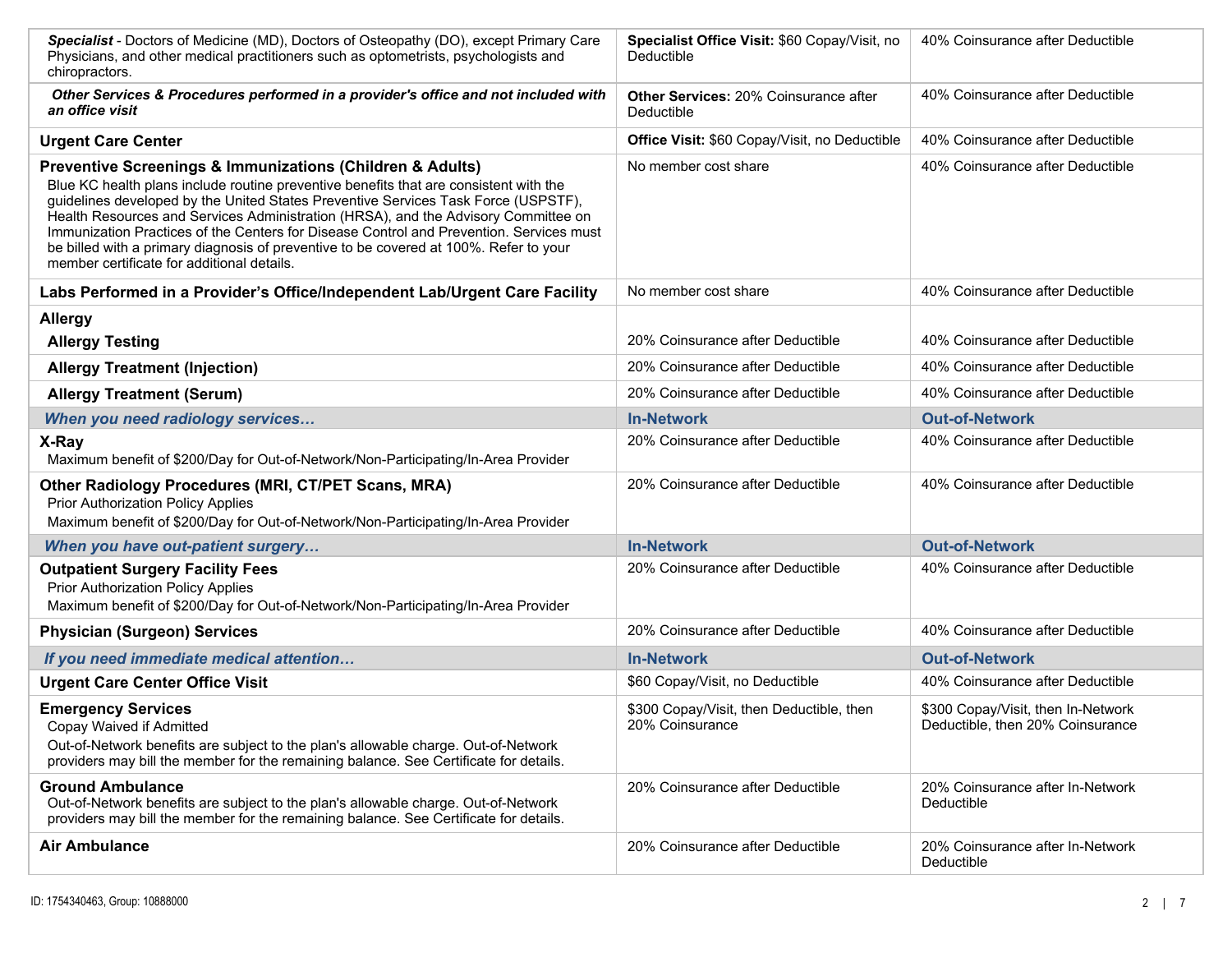| If you have a hospital stay                                                                                                                                                                                                    | <b>In-Network</b>                | <b>Out-of-Network</b>            |
|--------------------------------------------------------------------------------------------------------------------------------------------------------------------------------------------------------------------------------|----------------------------------|----------------------------------|
| <b>Hospital Facility Fees</b><br><b>Prior Authorization Policy Applies</b><br>Maximum benefit of \$200/Day for Out-of-Network/Non-Participating/In-Area Provider                                                               | 20% Coinsurance after Deductible | 40% Coinsurance after Deductible |
| <b>Physician (Surgeon) Services</b>                                                                                                                                                                                            | 20% Coinsurance after Deductible | 40% Coinsurance after Deductible |
| If you need help recovering or have other special health needs                                                                                                                                                                 | <b>In-Network</b>                | <b>Out-of-Network</b>            |
| <b>Skilled Nursing Care</b><br><b>Prior Authorization Policy Applies</b><br>Maximum benefit of 30 Day(s)/Calendar Year for In-Network and Out-of-Network                                                                       | 20% Coinsurance after Deductible | 40% Coinsurance after Deductible |
| <b>Home Health Services</b><br>Prior Authorization Policy Applies<br>Maximum benefit of 60 Visit(s)/Calendar Year for In-Network and Out-of-Network                                                                            | 20% Coinsurance after Deductible | 40% Coinsurance after Deductible |
| <b>Physical Therapy</b><br>Maximum benefit of 60 Visit(s)/Calendar Year for In-Network and Out-of-Network                                                                                                                      | 20% Coinsurance after Deductible | 40% Coinsurance after Deductible |
| <b>Occupational Therapy</b><br>Combined with Physical Therapy Limits                                                                                                                                                           | 20% Coinsurance after Deductible | 40% Coinsurance after Deductible |
| Skeletal Manipulation performed in a Chiropractic Office<br>Prior Authorization Policy Applies Out-of-Network                                                                                                                  | 20% Coinsurance after Deductible | 40% Coinsurance after Deductible |
| <b>Speech Therapy</b><br>Maximum benefit of 20 Visit(s)/Calendar Year for In-Network and Out-of-Network                                                                                                                        | 20% Coinsurance after Deductible | 40% Coinsurance after Deductible |
| <b>Hearing Therapy</b><br>Combined with Speech Therapy Limits                                                                                                                                                                  | 20% Coinsurance after Deductible | 40% Coinsurance after Deductible |
| <b>Durable Medical Equipment</b><br><b>Prior Authorization Policy Applies</b>                                                                                                                                                  | 20% Coinsurance after Deductible | 40% Coinsurance after Deductible |
| <b>Inpatient Hospice Services</b><br>Prior Authorization Policy Applies<br>Maximum benefit of 14 Day(s)/Lifetime for In-Network and Out-of-Network                                                                             | 20% Coinsurance after Deductible | 40% Coinsurance after Deductible |
| <b>Home Hospice Services</b>                                                                                                                                                                                                   | 20% Coinsurance after Deductible | 40% Coinsurance after Deductible |
| If you have behavioral health, or substance abuse needs                                                                                                                                                                        | <b>In-Network</b>                | <b>Out-of-Network</b>            |
| <b>Outpatient Mental Health, Behavioral Health, and Substance Abuse Services</b>                                                                                                                                               |                                  |                                  |
| <b>Office Visit</b>                                                                                                                                                                                                            | \$30 Copay/Visit, no Deductible  | 40% Coinsurance after Deductible |
| <b>Facility Fees</b><br>Prior Authorization Policy Applies                                                                                                                                                                     | 20% Coinsurance after Deductible | 40% Coinsurance after Deductible |
| <b>Therapy</b>                                                                                                                                                                                                                 | 20% Coinsurance after Deductible | 40% Coinsurance after Deductible |
| Inpatient Mental Health, Behavioral Health, and Substance Abuse Services<br>(Facility Fees)<br><b>Prior Authorization Policy Applies</b><br>Maximum benefit of \$200/Day for Out-of-Network/Non-Participating/In-Area Provider | 20% Coinsurance after Deductible | 40% Coinsurance after Deductible |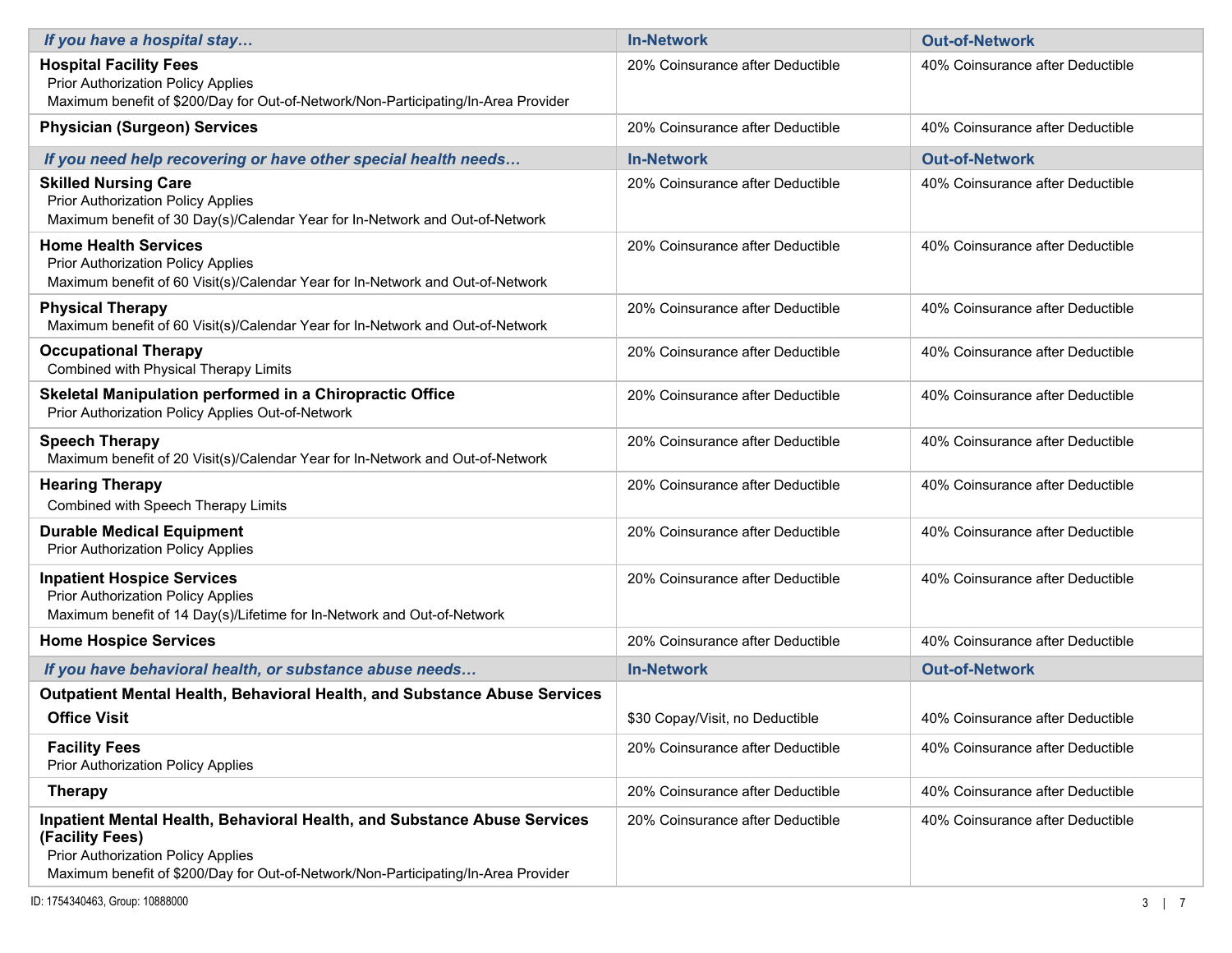| <b>Inpatient Mental Health, Behavioral Health, and Substance Abuse Services</b><br>(Physician)<br>Includes: Therapy & Other Services, partial hospitalizations                                                                                                                                                                | 20% Coinsurance after Deductible                                                                                                               | 40% Coinsurance after Deductible                                    |
|-------------------------------------------------------------------------------------------------------------------------------------------------------------------------------------------------------------------------------------------------------------------------------------------------------------------------------|------------------------------------------------------------------------------------------------------------------------------------------------|---------------------------------------------------------------------|
| <b>Family Planning &amp; Pregnancy</b>                                                                                                                                                                                                                                                                                        | <b>In-Network</b>                                                                                                                              | <b>Out-of-Network</b>                                               |
| <b>Contraceptive Devices, Implants, and Injections</b><br>See also pharmacy benefits.                                                                                                                                                                                                                                         | No member cost share                                                                                                                           | 40% Coinsurance after Deductible                                    |
| <b>Elective Sterilization - Women</b>                                                                                                                                                                                                                                                                                         | No member cost share                                                                                                                           | 40% Coinsurance after Deductible                                    |
| Elective Sterilization - Men                                                                                                                                                                                                                                                                                                  | No member cost share                                                                                                                           | 40% Coinsurance after Deductible                                    |
| <b>Maternity</b><br>Dependent Daughters are not covered for maternity services                                                                                                                                                                                                                                                | Covered                                                                                                                                        | Covered                                                             |
| <b>Infertility and/or Impotency Treatment</b><br>Maximum benefit of \$10,000/Lifetime for In-Network and Out-of-Network<br>Pharmacy Coverage: Covered. See Member Certificate for more details.                                                                                                                               | 20% Coinsurance after Deductible                                                                                                               | 40% Coinsurance after Deductible                                    |
| <b>Routine Vision Care</b>                                                                                                                                                                                                                                                                                                    | <b>In-Network</b>                                                                                                                              | <b>Out-of-Network</b>                                               |
| <b>Routine Eye Exam</b>                                                                                                                                                                                                                                                                                                       | Not covered                                                                                                                                    | Not covered                                                         |
| <b>General Pharmacy Information</b>                                                                                                                                                                                                                                                                                           |                                                                                                                                                |                                                                     |
| <b>Retail Pharmacy Network(s)</b>                                                                                                                                                                                                                                                                                             | <b>National Plus</b>                                                                                                                           |                                                                     |
| <b>Prescription Drug List</b><br>Learn more about the drugs covered by your plan, drug category/tier, prior authorization<br>and step therapy by reviewing your prescription drug list at MyBlueKC.com                                                                                                                        | <b>National Preferred</b>                                                                                                                      |                                                                     |
| <b>Specialty Pharmacy</b><br>A Specialty Pharmacy is one that provides specialized are care for patients with complex<br>chronic health conditions. Learn more about the drugs covered by your plan, drug category/<br>tier, prior authorization and step therapy by reviewing your prescription drug list at<br>MyBlueKC.com | <b>Accredo Health Services</b><br>PH: 877-259-2295<br>Fax: 888-773-7386                                                                        |                                                                     |
| <b>Outpatient Prescription Drug Deductible</b>                                                                                                                                                                                                                                                                                | <b>In-Network</b>                                                                                                                              | <b>Out-of-Network</b>                                               |
| You must pay all the costs up to the Deductible amount before this plan begins to pay for<br>covered services.                                                                                                                                                                                                                | <b>Combined with Medical Deductible</b>                                                                                                        | <b>Combined with Medical Deductible</b>                             |
| <b>Outpatient Prescription Drug Out-of-Pocket Limits</b><br>The Out-of-Pocket Limit is the most you could pay during the Calendar Year for your share<br>of the cost of covered services.                                                                                                                                     | <b>In-Network</b><br><b>Combined with Medical Out-of-Pocket Limits</b>                                                                         | <b>Out-of-Network</b><br>Combined with Medical Out-of-Pocket Limits |
| <b>Rx Savings Solutions</b><br>A team of pharmacists and pharmacy technician will help you make sure you're getting the<br>best possible pricing for your medicines. Member support is available Monday - Friday, 7<br>a.m. to 7 p.m. CST.                                                                                    | Register online at <b>MyBlueKC.com</b> and stay up-to-date on cost saving opportunities.<br>Email: info@rxsavingsllc.com<br>PH: 1-800-268-4476 |                                                                     |
| <b>Plan Benefits - Pharmacy</b>                                                                                                                                                                                                                                                                                               |                                                                                                                                                |                                                                     |
| When you use a retail or specialty pharmacy                                                                                                                                                                                                                                                                                   | <b>In-Network</b>                                                                                                                              | <b>Out-of-Network</b>                                               |
| Retail Pharmacy (Short-term supply: Up to 34 Days)                                                                                                                                                                                                                                                                            |                                                                                                                                                |                                                                     |
| <b>Drug Tier 1: Generic / Generic Specialty</b>                                                                                                                                                                                                                                                                               | National Plus: \$10 Copay/Fill, no Deductible<br>Contraceptives - No member cost share                                                         | \$10 Copay/Fill, then 50% Coinsurance, no<br>Deductible             |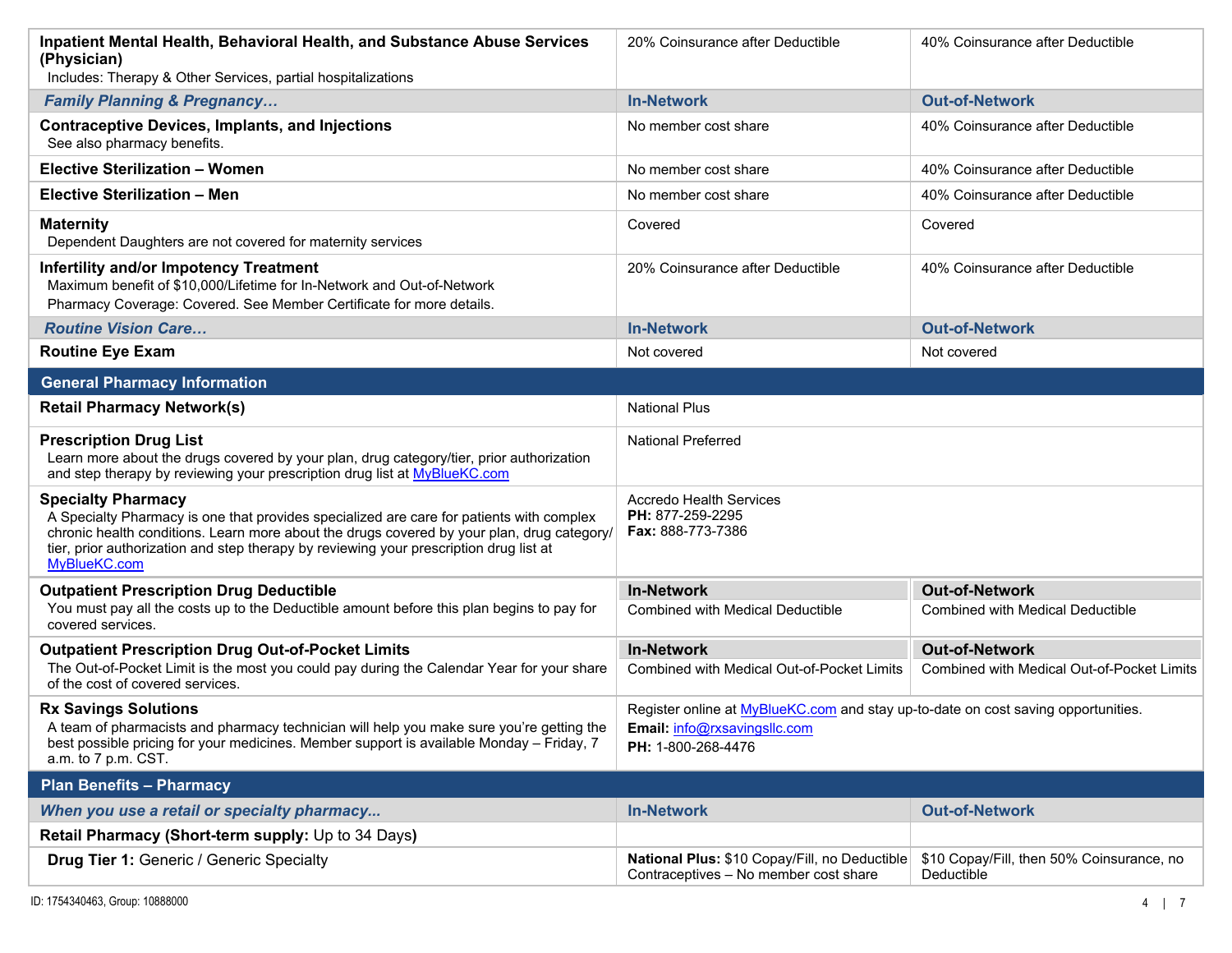| Drug Tier 2: Preferred Brand / Non-Preferred Generic / Preferred Brand Specialty      | National Plus: \$50 Copay/Fill, no Deductible                                          | \$50 Copay/Fill, then 50% Coinsurance, no<br>Deductible  |
|---------------------------------------------------------------------------------------|----------------------------------------------------------------------------------------|----------------------------------------------------------|
| <b>Drug Tier 3: Non-Preferred Brand / Non-Preferred Brand Specialty</b>               | National Plus: \$70 Copay/Fill, no Deductible                                          | \$70 Copay/Fill, then 50% Coinsurance, no<br>Deductible  |
| When you use a mail order pharmacy                                                    | <b>In-Network</b>                                                                      | <b>Out-of-Network</b>                                    |
| Mail Order Pharmacy (Mail Order supply: Between 35-102 Days)                          |                                                                                        |                                                          |
| <b>Drug Tier 1: Generic</b>                                                           | National Plus: \$30 Copay/Fill, no Deductible<br>Contraceptives - No member cost share | \$30 Copay/Fill, then 50% Coinsurance, no<br>Deductible  |
| <b>Drug Tier 2: Preferred Brand / Non-Preferred Generic</b>                           | National Plus: \$150 Copay/Fill, no<br>Deductible                                      | \$150 Copay/Fill, then 50% Coinsurance, no<br>Deductible |
| <b>Drug Tier 3: Non-Preferred Brand</b>                                               | National Plus: \$210 Copay/Fill, no<br>Deductible                                      | \$210 Copay/Fill, then 50% Coinsurance, no<br>Deductible |
| <b>Value-Based Benefits (VBB)</b>                                                     | <b>In-Network</b>                                                                      | <b>Out-of-Network</b>                                    |
| Included Conditions: Value-Based Benefits (VBB) Included Conditions:<br>Diabetes, CAD |                                                                                        |                                                          |
| <b>Retail Pharmacy (Short-term supply)</b>                                            |                                                                                        |                                                          |
| <b>Drug Tier 1: Generic / Generic Specialty</b>                                       | <b>National Plus: No member cost share</b>                                             | 50% Coinsurance, no Deductible                           |
| Drug Tier 2: Preferred Brand / Non-Preferred Generic / Preferred Brand Specialty      | <b>National Plus: No member cost share</b>                                             | 50% Coinsurance, no Deductible                           |
| Drug Tier 3: Non-Preferred Brand / Non-Preferred Brand Specialty                      | National Plus: \$35 Copay/Fill, no Deductible                                          | \$35 Copay/Fill, then 50% Coinsurance, no<br>Deductible  |
| <b>Mail Order Pharmacy</b>                                                            |                                                                                        |                                                          |
| <b>Drug Tier 1: Generic / Generic Specialty</b>                                       | No member cost share                                                                   | 50% Coinsurance, no Deductible                           |
| Drug Tier 2: Preferred Brand / Non-Preferred Generic / Preferred Brand Specialty      | No member cost share                                                                   | 50% Coinsurance, no Deductible                           |
| <b>Drug Tier 3: Non-Preferred Brand / Non-Preferred Brand Specialty</b>               | \$105 Copay/Fill, no Deductible                                                        | \$105 Copay/Fill, then 50% Coinsurance, no<br>Deductible |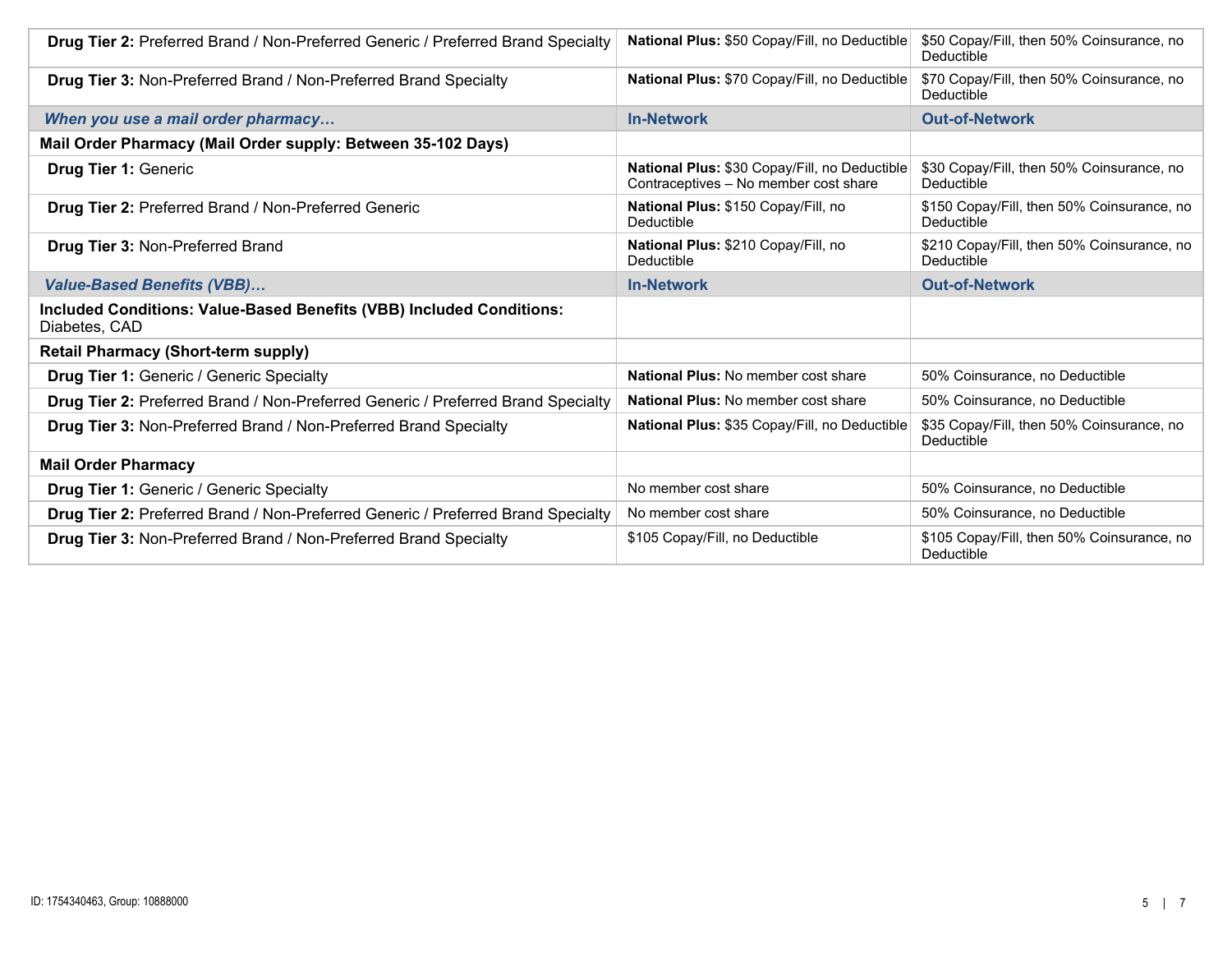## **Discrimination is Against the Law**

Blue KC complies with applicable Federal civil rights laws and does not discriminate on the basis of race, color, national origin, age, disability, or sex. Blue KC does not exclude people or treat them differently because of race, color, national origin, age, disability, or sex.

Blue KC:

• Provides free aids and services to people with disabilities to communicate effectively with us, such as:

- Qualified sign language interpreters
- Written information in other formats (large print, audio, accessible electronic formats, other formats)
- Provides free language services to people whose primary language is not English, such as:
	- Qualified interpreters
	- Information written in other languages

If you need these services, contact Customer Service, 844-395-7126 (Toll free), [languagehelp@bluekc.com](mailto:languagehelp@bluekc.com).

If you believe that Blue KC has failed to provide these services or discriminated in another way on the basis of race, color, national origin, age, disability, or sex, you can file a grievance with the Appeals Department, PO Box 419169, Kansas City, MO 64141-6169, 816-395-3537, TTY: 816-842-5607, [APPEALS@bluekc.com](mailto:APPEALS@bluekc.com). You can file a grievance in person or by mail, or email. If you need help filing a grievance, the Appeals Department is available to help you. You can also file a civil rights complaint with the U.S. Department of Health and Human Services, Office for Civil Rights electronically through the Office for Civil Rights Complaint Portal, available at<https://ocrportal.hhs.gov/ocr/portal/lobby.jsf>, or by mail or phone at:

U.S. Department of Health and Human Services 200 Independence Avenue, SW Room 509F, HHH Building Washington, D.C. 20201 1-800-368-1019, 800-537-7697 (TDD)

Complaint forms are available at [http://www.hhs.gov/ocr/office/file/index.html](https://www.hhs.gov/ocr/office/file/index.html).

If you, or someone you're helping, has questions about Blue KC, you have the right to get help and information in your language at no cost. To talk to an interpreter, call 1-877-410-6716.

Spanish: Si usted, o alguien a quien usted está ayudando, tiene preguntas acerca de Blue KC, tiene derecho a obtener ayuda e información en su idioma sin costo alguno. Para hablar con un intérprete, llame al 1-877-410-6716.

Chinese: 如果您,或是您正在協助的對象,有關於 Blue KC方面的問題,您 有權利免費以您的母語得到幫助和訊息。洽詢一位翻譯員,請撥電話1-877-410-6716.

Vietnamese: Nếu quý vị, hay người mà quý vị đang giúp đỡ, có câu hỏi về Blue KC, quý vị sẽ có quyền được giúp và có thêm thông tin bằng ngôn ngữ của mình miễn phí. Để nói chuyện với một thông dịch viên, xin gọi 1-877-410-6716.

German: Falls Sie oder jemand, dem Sie helfen, Fragen zum Blue KC haben, haben Sie das Recht, kostenlose Hilfe und Informationen in Ihrer Sprache zu erhalten. Um mit einem Dolmetscher zu sprechen, rufen Sie bitte die Nummer 1-877-410-6716 an.

Korean: 한약 기능을 구축하 도움과 같은 어떤 사람이 있다면 있다면 있다면 있다면 있다면 귀하의 질문이 있다면 귀하의 것보다 귀하의 것보다 귀하의 것보다 구축하고 있습니다. 그러한 도움과 정보를 1-877-410-6716

Serbo-Croatian: Ukoliko Vi ili neko kome Vi pomažete ima pitanje o Blue KC, imate pravo da besplatno dobijete pomoć i informacije na Vašem jeziku. Da biste razgovarali sa prevodiocem, nazovite 1-877-410-6716.

Arabic:

ان كان لايك أو لاى شخص تساعده أسئلة بخصوص Blue KC ، فلايك الحق فى الحصول على المساعدة والمعلومات الضرورية بلغتك من نون اية تكلفة للتحنث مع مترجع اتصل بـ 6716-10-877-1، -1،